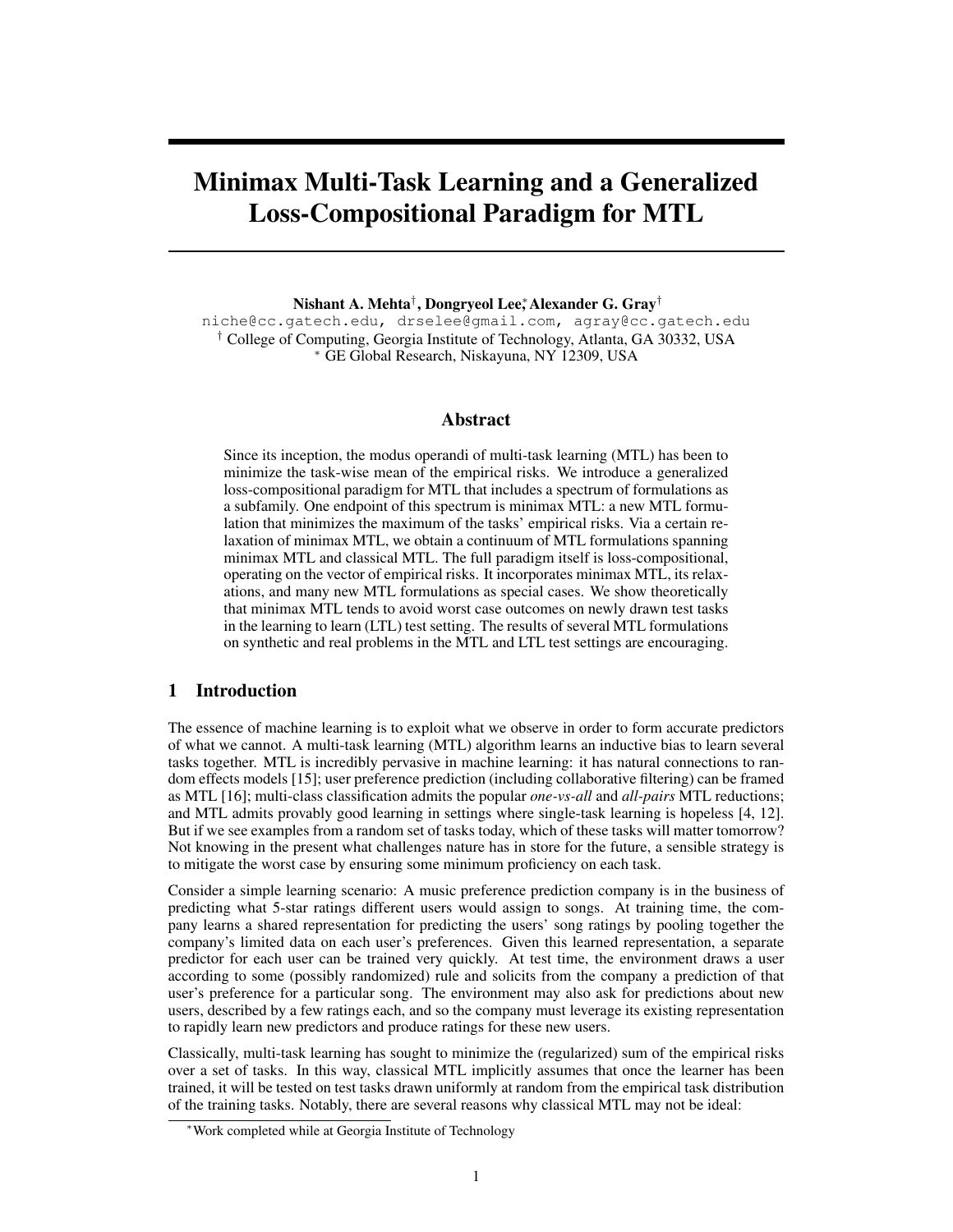- While at training time the usual flavor of MTL commits to a fixed distribution over users (typically either uniform or proportional to the number of ratings available for each user), at test time there is no guarantee what user distribution we will encounter. In fact, there may not exist any fixed user distribution: the sequence of users for which ratings are elicited could be adversarial.
- Even in the case when the distribution over tasks is not adversarial, it may be in the interest of the music preference prediction company to guarantee some minimum level of accuracy per user in order to minimize negative feedback and a potential loss of business, rather than maximizing the mean level of accuracy over all users.
- Whereas minimizing the average prediction error is very much a teleological endeavor, typically at the expense of some locally egregious outcomes, minimizing the worst-case prediction error respects a notion of fairness to all tasks (or people).

This work introduces *minimax multi-task learning* as a response to the above scenario.<sup>1</sup> In addition, we cast a spectrum of multi-task learning. At one end of the spectrum lies minimax MTL, and departing from this point progressively relaxes the "hardness" of the maximum until full relaxation reaches the second endpoint and recovers classical MTL. We further sculpt a generalized loss-compositional paradigm for MTL which includes this spectrum and several other new MTL formulations. This paradigm equally applies to the problem of *learning to learn* (LTL), in which the goal is to learn a hypothesis space from a set of training tasks such that this representation admits good hypotheses on future tasks. In truth, MTL and LTL typically are handled equivalently at training time — this work will be no exception — and they diverge only in their test settings and hence the learning theoretic inquiries they inspire.

Contributions. The first contribution of this work is to introduce minimax MTL and a continuum of relaxations. Second, we introduce a generalized loss-compositional paradigm for MTL which admits a number of new MTL formulations and also includes classical MTL as a special case. Third, we empirically evaluate the performance of several MTL formulations from this paradigm in the multi-task learning and learning to learn settings, under the task-wise maximum test risk and task-wise mean test risk criteria, on four datasets (one synthetic, three real). Finally, Theorem 1 is the core theoretical contribution of this work and shows the following: If it is possible to obtain maximum empirical risk across a set of training tasks below some level  $\gamma$ , then it is likely that the maximum true risk obtained by the learner on a new task is bounded by roughly  $\gamma$ . Hence, if the goal is to minimize the worst case outcome over new tasks, the theory suggests minimizing the maximum of the empirical risks across the training tasks rather than their mean.

In the next section, we recall the settings of multi-task learning and learning to learn, formally introduce minimax MTL, and motivate it theoretically. In Section 3, we introduce a continuously parametrized family of minimax MTL relaxations and the new generalized loss-compositional paradigm. Section 4 presents an empirical evaluation of various MTL/LTL formulations with different models on four datasets. Finally, we close with a discussion.

# 2 Minimax multi-task learning

We begin with a promenade through the basic MTL and LTL setups, with an effort to abide by the notation introduced by Baxter [4]. Throughout the rest of the paper, each labeled example  $(x, y)$ will live in  $X \times Y$  for input instance x and label y. Typical choices of X include  $\mathbb{R}^n$  or a compact subset thereof, while Y typically is a compact subset of R or the binary  $\{-1, 1\}$ . In addition, define a loss function  $\ell : \mathbb{R} \times \mathcal{Y} \to \mathbb{R}_+$ . For simplicity, this work considers  $\ell_2$  loss (squared loss)  $\ell(y', y) = (y' - y)^2$  for regression and hinge loss  $\ell(y', y) = \max\{0, 1 - y'y\}$  for classification.

MTL and LTL often are framed as applying an inductive bias to learn a common hypothesis space, selected from a fixed family of hypothesis spaces, and thereafter learning from this hypothesis space a hypothesis for each task observed at training time. It will be useful to formalize the various sets and elements present in the preceding statement. Let  $\mathbb H$  be a family of hypothesis spaces. Any hypothesis space  $\mathcal{H} \in \mathbb{H}$  itself is a set of hypotheses; each hypothesis  $h \in \mathcal{H}$  is a map  $h : \mathcal{X} \to \mathbb{R}$ .

<sup>&</sup>lt;sup>1</sup>Note that minimax MTL does not refer to the *minimax estimators* of statistical decision theory.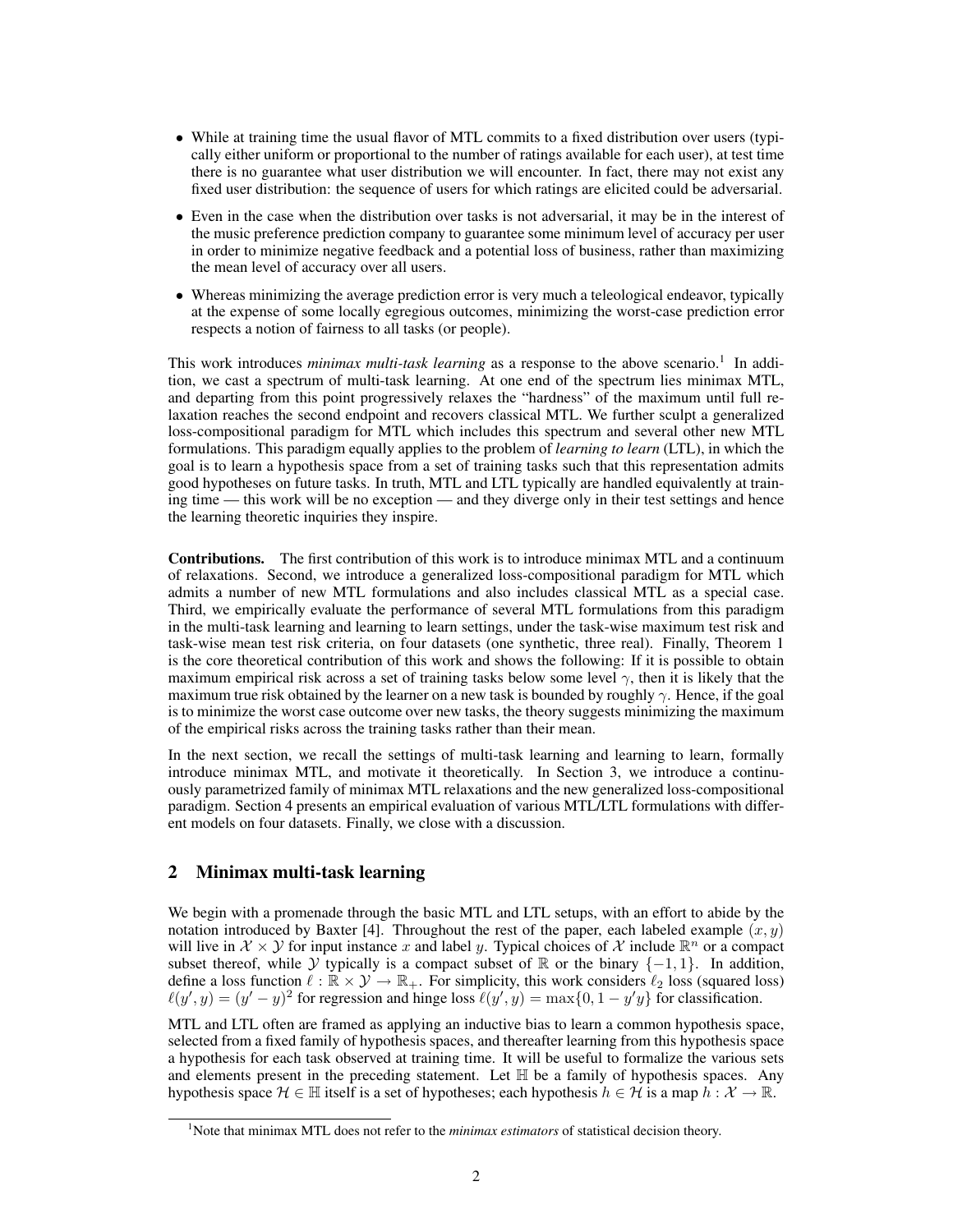Learning to learn. In learning to learn, the goal is to achieve inductive transfer to learn the best  $H$  from  $H$ . Unlike in MTL, there is a notion of an *environment* of tasks: an unknown probability measure  $Q$  over a space of task probability measures  $P$ . The goal is to find the optimal representation via the objective

$$
\inf_{\mathcal{H}\in\mathbb{H}} \mathsf{E}_{P\sim Q} \inf_{h\in\mathcal{H}} \mathsf{E}_{(x,y)\sim P} \ell(y,h(x)).\tag{1}
$$

In practice, T (unobservable) training task probability measures  $P_1, \ldots, P_T \in \mathcal{P}$  are drawn iid from Q, and from each task t a set of m examples are drawn iid from  $P_t$ .

**Multi-task learning.** Whereas in learning to learn there is a distribution over tasks, in multi-task learning there is a fixed, finite set of tasks indexed by  $[T] := \{1, \ldots, T\}$ . Each task  $t \in [T]$ is coupled with a fixed but unknown probability measure  $P_t$ . Classically, the goal of MTL is to minimize the expected loss at test time under the uniform distribution on  $[T]$ :

$$
\inf_{\mathcal{H}\in\mathbb{H}}\;\frac{1}{T}\sum_{t\in[T]}\inf_{h\in\mathcal{H}}\mathsf{E}_{(x,y)\sim P_t}\ell(y,h(x)).\tag{2}
$$

Notably, this objective is equivalent to (1) when Q is the uniform distribution on  $\{P_1, \ldots, P_T\}$ . In terms of the data generation model, MTL differs from LTL since the tasks are fixed; however, just as in LTL, from each task t a set of m examples are drawn iid from  $P_t$ .

#### 2.1 Minimax MTL

A natural generalization of classical MTL results by introducing a prior distribution  $\pi$  over the index set of tasks  $[T]$ . Given  $\pi$ , the (idealized) objective of this generalized MTL is

$$
\inf_{\mathcal{H}\in\mathbb{H}} \mathsf{E}_{t\sim\pi} \inf_{h\in\mathcal{H}} \mathsf{E}_{(x,y)\sim P_t} \ell(y,h(x)),\tag{3}
$$

given only the training data  $\{(x_{t,1}, y_{t,1}), \ldots, (x_{t,m}, y_{t,m})\}_{t \in [T]}$ . The classical MTL objective (2) equals (3) when  $\pi$  is taken to be the uniform prior over [T]. We argue that in many instances, that which is most relevant to minimize is not the expected error under a uniform distribution over tasks, or even any pre-specified  $\pi$ , but rather the expected error for the worst  $\pi$ . We propose to minimize the maximum error over tasks under an adversarial choice of  $\pi$ , yielding the objective:

$$
\inf_{\mathcal{H} \in \mathbb{H}} \sup_{\pi} \mathsf{E}_{t \sim \pi} \inf_{h \in \mathcal{H}} \mathsf{E}_{(x,y) \sim P_t} \ell(y, h(x)),
$$

where the supremum is taken over the  $T$ -dimensional simplex. As the supremum (assuming it is attained) is attained at an extreme point of the simplex, this objective is equivalent to

$$
\inf_{\mathcal{H} \in \mathbb{H}} \max_{t \in [T]} \inf_{h \in \mathcal{H}} \mathsf{E}_{(x,y)\sim P_t} \ell(y, h(x)).
$$

In practice, we approximate the true objective via a regularized form of the empirical objective

$$
\inf_{\mathcal{H} \in \mathbb{H}} \max_{t \in [T]} \inf_{h \in \mathcal{H}} \sum_{i=1}^{m} \ell(y_{t,i}, h(x_{t,i})).
$$

In the next section, we motivate minimax MTL theoretically by showing that the worst-case performance on future tasks likely will not be much higher than the maximum of the empirical risks for the training tasks. In this short paper, we restrict attention to the case of finite H.

#### 2.2 A learning to learn bound for the maximum risk

In this subsection, we use the following notation. Let  $P^{(1)}, \ldots, P^{(T)}$  be probability measures drawn iid from Q, and for  $t \in [T]$  let  $\mathbf{z}^{(t)}$  be an m-sample (a sample of m points) from  $P^{(t)}$  with corresponding empirical measure  $P_m^{(t)}$ . Also, if P is a probability measure then  $P\ell \circ h := \mathsf{E}\ell(y, h(x));$ similarly, if  $P_m$  is an empirical measure, then  $P_m \ell \circ h := \frac{1}{m} \sum_{i=1}^m \ell(y_i, h(x_i)).$ 

Our focus is the learning to learn setting with a minimax lens: when one learns a representation  $H \in \mathbb{H}$  from multiple training tasks and observes maximum empirical risk  $\gamma$ , we would like to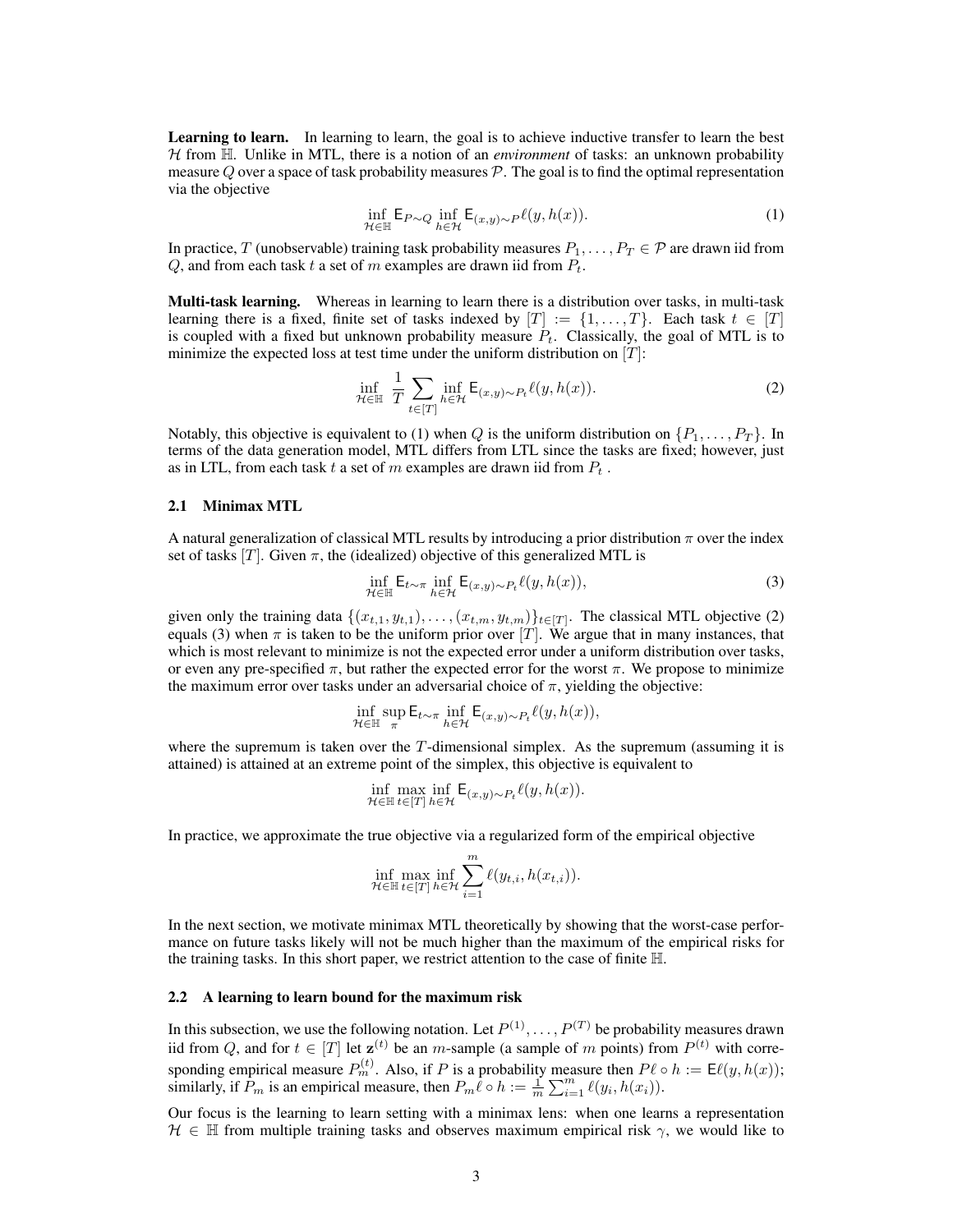guarantee that H's true risk on a newly drawn test task will be bounded by roughly  $\gamma$ . Such a goal is in striking contrast to the classical emphasis of learning to learn, where the goal is to obtain bounds on  $\mathcal{H}$ 's expected true risk. Using  $\mathcal{H}$ 's expected true risk and Markov's inequality, Baxter [4, the display prior to (25) ] showed that the probability that  $\mathcal{H}$ 's true risk on a newly drawn test task is above some level  $\gamma$  decays as the expected true risk over  $\gamma$ :

$$
\Pr\left\{\inf_{h\in\mathcal{H}} P\ell \circ h \ge \gamma\right\} \le \frac{\frac{1}{T}\sum_{t\in[T]} P_m^{(t)}\ell \circ h_t + \varepsilon}{\gamma} \tag{4}
$$

where the size of  $\varepsilon$  is controlled by T, m, and the complexities of certain spaces.

The expected true risk is not of primary interest for controlling the tail of the (random) true risk, and a more direct approach yields a much better bound. In this short paper we restrict the space of representations  $\mathbb H$  to be finite with cardinality C; in this case, the analysis is particularly simple and illuminates the idea for proving the general case. The next theorem is the main result of this section: **Theorem 1.** Let  $|\mathbb{H}| = C$ , and let the loss  $\ell$  be L-Lipschitz in its second argument and bounded by B. Suppose T tasks  $P^{(1)}, \ldots, P^{(T)}$  are drawn iid from Q and from each task  $P^{(t)}$  an iid m-sample  $\mathbf{z}^{(t)}$  is drawn. Suppose there exists  $\mathcal{H} \in \mathbb{H}$  such that all  $t \in [T]$  satisfy  $\min_{h \in \mathcal{H}} P_m^{(t)} \ell \circ h \leq \gamma$ . Let P *be newly drawn probability measure from* Q*. Let* hˆ *be the empirical risk minimizer over the test* m*-sample. With probability at least* 1 − δ *with respect to the random draw of the* T *tasks and their* T *corresponding* m*-samples:*

$$
\Pr\left\{P\ell \circ \hat{h} > \gamma + \frac{1}{T} + 2L\max_{\mathcal{H} \in \mathbb{H}} \mathcal{R}_m(\mathcal{H}) + \sqrt{\frac{8\log\frac{4}{\delta}}{m}}\right\} \le \frac{\log\frac{2\mathcal{C}}{\delta} + \log\left[B\right] + \log\left(T + 1\right)}{T}.\tag{5}
$$

In the above,  $\mathcal{R}_m(\mathcal{H})$  is the Rademacher complexity of  $\mathcal H$  (cf. [3]). Critically, in (5) the probability of observing a task with high true risk decays with  $T$ , whereas in (4) the decay is independent of  $T$ . Hence, when the goal is to minimize the probability of bad performance on future tasks uniformly, this theorem motivates minimizing the *maximum* of the empirical risks as opposed to their mean.

For the proof of Theorem 1, first consider the singleton case  $\mathbb{H} = \{ \mathcal{H}_1 \}$ . Suppose that for  $\gamma$  fixed a priori, the maximum of the empirical risks is bounded by  $\gamma$ , i.e.  $\max_{t \in [T]} \min_{h \in \mathcal{H}_1} P_m^{(t)} \ell \circ h \leq \gamma$ .

Let a new probability measure  $P$  drawn from  $Q$  correspond to a new test task. Suppose the probability of the event  $[\min_{h\in\mathcal{H}_1}P_m\ell\circ h\geq \gamma]$  is at least  $\varepsilon$ . Then the probability that  $\gamma$  bounds all T empirical risks is at most  $(1 - \varepsilon)^T \le e^{-T\varepsilon}$ . Hence, with probability at least  $1 - e^{-T\varepsilon}$ .

$$
\Pr\{\min_{h\in\mathcal{H}_1} P_m\ell \circ h > \gamma\} \leq \varepsilon.
$$

A simple application of the union bound extends this result for finite H:

**Lemma 1.** *Under the same conditions as Theorem 1, with probability at least*  $1 - \delta/2$  *with respect to the random draw of the* T *tasks and their* T *corresponding* m*-samples:*

$$
\Pr\left\{\min_{h\in\mathcal{H}}P_m\ell\circ h>\gamma\right\}\leq \frac{\log\frac{2\mathcal{C}}{\delta}}{T}.
$$

The bound in the lemma states a  $1/T$  rate of decay for the probability that the empirical risk obtained by H on a new task exceeds  $\gamma$ . Next, we relate this empirical risk to the true risk obtained by the empirical risk minimizer. Note that at test time  $H$  is fixed and hence independent of any test msample. Then, from by now standard learning theory results of Bartlett and Mendelson [3]:

**Lemma 2.** *Take loss*  $\ell$  *as in Theorem 1. With probability at least*  $1 - \delta/2$ *, for all*  $h \in H$  *uniformly:* 

$$
P\ell \circ h \le P_m\ell \circ h + 2L\mathcal{R}_m(\mathcal{H}) + \sqrt{(8\log(4/\delta))/m}.
$$

In particular, with high probability the true risk of the empirical risk minimizer is not much larger than its empirical risk. Theorem 1 now follows from Lemmas 1 and 2 and a union bound over  $\gamma \in \Gamma := \{0, 1/T, 2/T, \ldots, \lceil B \rceil\};$  note that mapping the observed maximum empirical risk  $\gamma$  to  $\min\{\gamma' \in \Gamma \mid \gamma \leq \gamma'\}\$  picks up the additional  $\frac{1}{T}$  term in (5).

In the next section, we introduce a loss-compositional paradigm for multi-task learning which includes as special cases minimax MTL and classical MTL.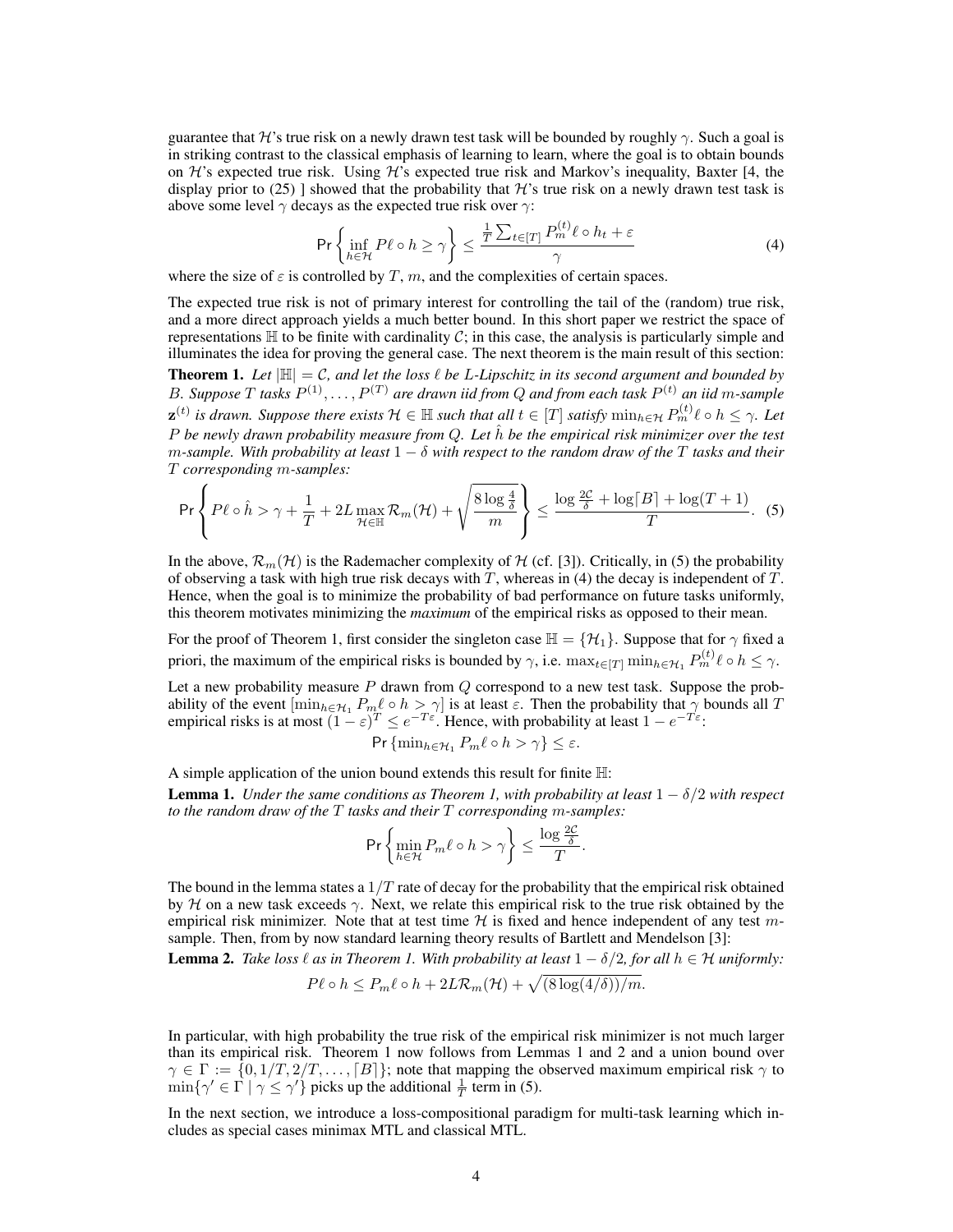#### 3 A generalized loss-compositional paradigm for MTL

The paradigm can benefit from a bit of notation. Given a set of  $T$  tasks, we represent the empirical risk for hypothesis  $h_t \in \mathcal{H} \in \mathbb{H}$ ) on task  $t \in [T]$  as  $\hat{\ell}_t(h_t) := \sum_{i=1}^m \ell(y_{t,i}, h_t(x_{t,i}))$ . Additionally define a set of hypotheses for multiple tasks  $\mathbf{h} := (h_1, \dots, h_T) \in \mathcal{H}^T$  and the vector of empirical risks  $\hat{\ell}(\mathbf{h}) := (\hat{\ell}_1(h_1), \dots, \hat{\ell}_T(h_T)).$ 

With this notation set, the proposed loss-compositional paradigm encompasses any regularized minimization of a (typically convex) function  $\phi : \mathbb{R}_+^T \to \mathbb{R}_+$  of the empirical risks:

$$
\inf_{\mathcal{H}\in\mathbb{H}}\inf_{\mathbf{h}\in\mathcal{H}^T}\phi(\hat{\ell}(\mathbf{h}))+\Omega((\mathcal{H},\mathbf{h})),\tag{6}
$$

where  $\Omega(\cdot) : \mathbb{H} \times \cup_{\mathcal{H} \in \mathbb{H}} \mathcal{H}^T \to \mathbb{R}_+$  is a regularizer.

 $\ell_p$  MTL. One notable specialization that is still quite general is the case when  $\phi$  is an  $\ell_p$ -norm, yielding  $\ell_p$  *MTL*. This subfamily encompasses classical MTL and many new MTL formulations:

- Classical MTL as  $\ell_1$  *MTL*: inf<br>H∈H h∈ $\mathcal{H}^{\tau}$ 1 T  $\sum$  $t \in [T]$  $\hat{\ell}(h_t) + \Omega((\mathcal{H}, \mathbf{h})) \equiv \inf_{\mathcal{H} \in \mathbb{H} } \inf_{\mathbf{h} \in \mathcal{H}^T}$ 1  $\frac{1}{T} \|\hat{\ell}(\mathbf{h})\|_1 + \Omega((\mathcal{H}, \mathbf{h})).$
- Minimax MTL as  $\ell_{\infty}$  *MTL*:  $\inf_{\mathcal{H} \in \mathbb{H}} \inf_{\mathbf{h} \in \mathcal{H}^T} \inf_{t \in [T]} \hat{\ell}(h_t) + \Omega((\mathcal{H}, \mathbf{h})) \qquad \equiv \inf_{\mathcal{H} \in \mathbb{H}} \inf_{\mathbf{h} \in \mathcal{H}^T} \|\hat{\ell}(\mathbf{h})\|_{\infty} + \Omega((\mathcal{H}, \mathbf{h})).$
- A new formulation,  $\ell_2$  *MTL*:

$$
\inf_{\mathcal{H}\in\mathbb{H}}\inf_{\mathbf{h}\in\mathcal{H}^T}\Big(\frac{1}{T}\sum_{t\in[T]}\big(\hat{\ell}(h_t)\big)^2\Big)^{1/2}+\Omega\big((\mathcal{H},\mathbf{h})\big)\;\equiv\;\inf_{\mathcal{H}\in\mathbb{H}}\inf_{\mathbf{h}\in\mathcal{H}^T}\frac{1}{\sqrt{T}}\|\hat{\ell}(\mathbf{h})\|_2+\Omega\big((\mathcal{H},\mathbf{h})\big).
$$

A natural question is why one might consider minimizing  $\ell_p$ -norms of the empirical risks vector for  $1 < p < \infty$ , as in  $\ell_2$  MTL. The contour of the  $\ell_1$ -norm of the empirical risks evenly trades off empirical risks between different tasks; however, it has been observed that overfitting often happens near the end of learning, rather than the beginning [14]. More precisely, when the empirical risk is high, the gradient of the empirical risk (taken with respect to the parameter  $(\mathcal{H}, h)$ ) is likely to have positive inner product with the gradient of the true risk. Therefore, given a candidate solution with a corresponding vector of empirical risks, a sensible strategy is to take a step in solution space which places more emphasis on tasks with higher empirical risk. This strategy is particularly appropriate when the class of learners has high capacity relative to the amount of available data. This observation sets the foundation for an approach that minimizes norms of the empirical risks.

In this work, we also discuss an interesting subset of the loss-compositional paradigm which does not fit into  $\ell_p$  MTL; this subfamily embodies a continuum of relaxations of minimax MTL.

 $\alpha$ -minimax MTL. In some cases, minimizing the maximum loss can exhibit certain disadvantages because the maximum loss is not robust to situations when a small fraction of the tasks are fundamentally harder than the remaining tasks. Consider the case when the empirical risk for each task in this small fraction can not be reduced below a level  $u$ . Rather than rigidly minimizing the maximum loss, a more robust alternative is to minimize the maximize loss in a soft way. Intuitively, the idea is to ensure that most tasks have low empirical risk, but a small fraction of tasks are permitted to have higher loss. We formalize this as  $\alpha$ -minimax MTL, via the relaxed objective:

$$
\underset{\mathcal{H} \in \mathbb{H}, \mathbf{h} \in \mathcal{H}^T}{\text{minimize}} \quad \underset{b \geq 0}{\text{min}} \Big\{ b + \frac{1}{\alpha} \sum_{t \in [T]} \max\{0, \hat{\ell}_t(h_t) - b\} \Big\} + \Omega\big((\mathcal{H}, \mathbf{h})\big).
$$

In the above,  $\phi$  from the loss-compositional paradigm (6) is a variational function of the empirical risks vector. The above optimization problem is equivalent to the perhaps more intuitive problem:

$$
\underset{\mathcal{H} \in \mathbb{H}, \mathbf{h} \in \mathcal{H}^T, b \geq 0, \boldsymbol{\xi} \geq 0}{\text{minimize}} \quad b + \frac{1}{\alpha} \sum_{t \in [T]} \xi_t + \Omega((\mathcal{H}, \mathbf{h})) \qquad \text{subject to} \quad \hat{\ell}_t(h_t) \leq b + \xi_t, \ t \in [T].
$$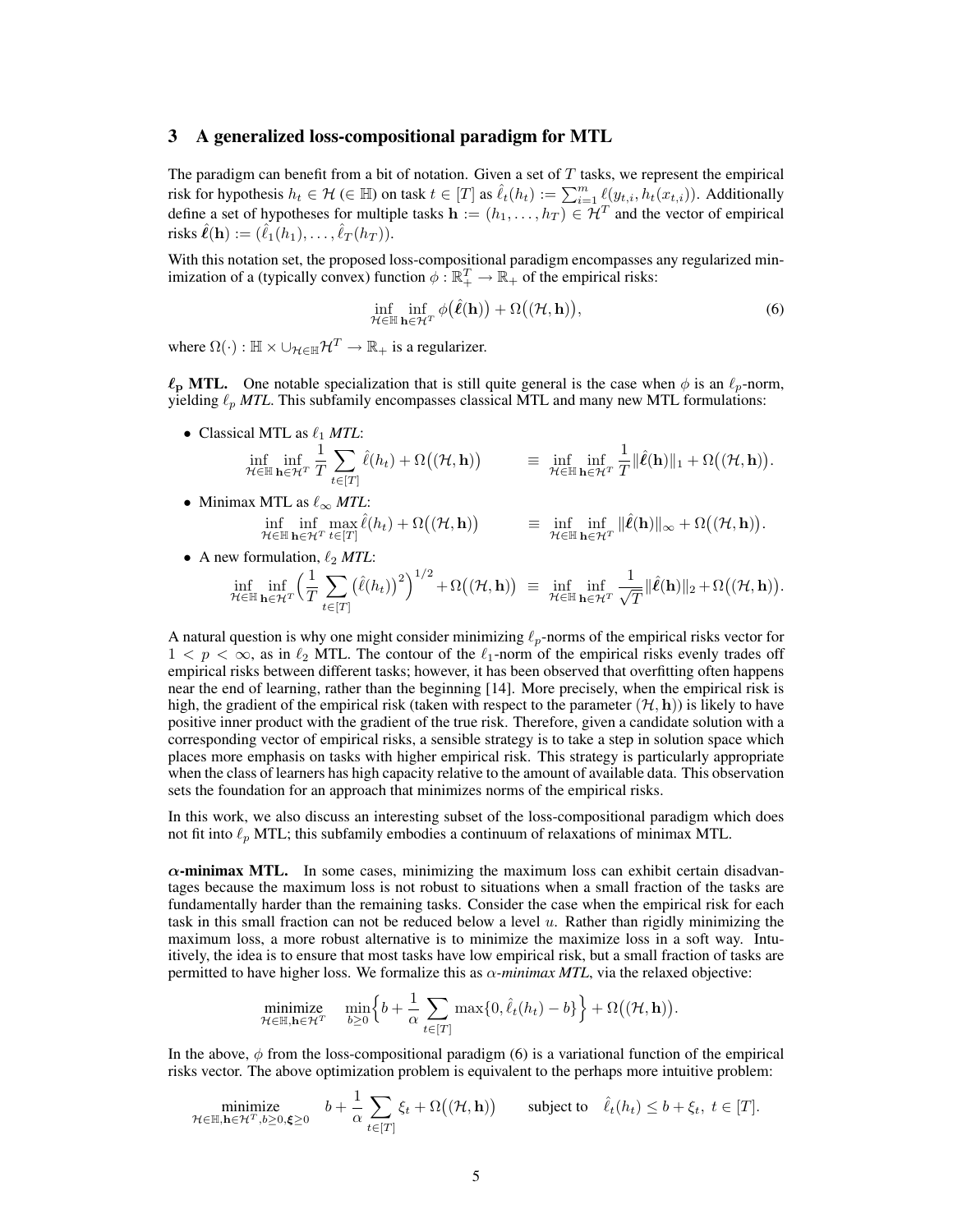Here, b plays the role of the relaxed maximum, and each  $\xi_t$ 's deviation from zero indicates the deviation from the (loosely enforced) maximum. We expect  $\xi$  to be sparse.

To help understand how  $\alpha$  affects the learning problem, let us consider a few cases:

- (1) When  $\alpha > T$ , the optimal value of b is zero, and the problem is equivalent to classical MTL. To see this, note that for a given candidate solution with  $b > 0$  the objective always can be reduced by reducing b by some  $\varepsilon$  and increasing each  $\xi_t$  by the same  $\varepsilon$ .
- (2) Suppose one task is much harder than all the other tasks (e.g. an outlier task), and its empirical risk is separated from the maximum empirical risk of the other tasks by  $\rho$ . Let  $1 < \alpha < 2$ ; now, at the optimal hard maximum solution (where  $\xi = 0$ ), the objective can be reduced by increasing one of the  $\xi_i$ 's by  $\rho$  and decreasing b by  $\rho$ . Thus, the objective can focus on minimizing the maximum risk of the set of  $T - 1$  easier tasks. In this special setting, this argument can be extended to the more general case  $k < \alpha < k + 1$  and k outlier tasks, for  $k \in [T]$ .
- (3) As  $\alpha$  approaches 0, we recover the hard maximum case of minimax MTL.

This work focuses on  $\alpha$ -minimax MTL with  $\alpha = 2/([0.1T + 0.5]^{-1} + [0.1T + 1.5]^{-1})$  i.e. the harmonic mean of  $[0.1T + 0.5]$  and  $[0.1T + 1.5]$ . The reason for this choice is that in the idealized case (2) above, for large T this setting of  $\alpha$  makes the relaxed maximum consider all but the hardest 10% of the tasks. We also try the 20% level (i.e. 0.2T replacing 0.1T in the above).

Models. We now provide examples of how specific models fit into this framework. We consider two convex multi-task learning formulations: Evgeniou and Pontil's regularized multi-task learning (the *EP model*) [5] and Argyriou, Evgeniou, and Pontil's convex multi-task feature learning (the *AEP model*) [1]. The EP model is a linear model with a shared parameter  $v_0 \in \mathbb{R}^d$  and task-specific parameters  $v_t \in \mathbb{R}^d$  (for  $t \in [T]$ ). Evgeniou and Pontil presented this model as

$$
\min\nolimits_{v_0, \{v_t\}_{t\in[T]}} \sum\nolimits_{t\in[T]} \sum\nolimits_{i=1}^m \ell(y_{t,i}, \langle v_0 + v_t, x_{t,i}\rangle) + \lambda_0 \|v_0\|^2 + \frac{\lambda_1}{T} \sum\nolimits_{t\in[T]} \|v_t\|^2,
$$

for  $\ell$  the hinge loss or squared loss. This can be set in the new paradigm via  $\mathbb{H} = \{ \mathcal{H}_{v_0} \mid v_0 \in \mathbb{R}^d \}$ ,  $\mathcal{H}_{v_0} = \{h: x \mapsto \langle v_0 + v_t, x \rangle \mid v_t \in \mathbb{R}^d\}$ , and  $\hat{\ell}_t(h_t) = \frac{1}{m} \sum_{i=1}^m \ell\big(y_{t,i}, \langle v_0 + v_t, x_{t,i} \rangle\big)$ .

The AEP model minimizes the task-wise average loss with the trace norm (nuclear norm) penalty:

$$
\min_{W} \sum_{t} \sum_{i=1}^{m} \ell(y_{t,i}, \langle W_t, x_{t,i} \rangle) + \lambda \|W\|_{\text{tr}},
$$

where  $\|\cdot\|_{tr} : W \mapsto \sum_{i} \sigma_i(W)$  is the trace norm. In the new paradigm,  $\mathbb H$  is a set where each element is a k-dimensional subspace of linear estimators (for  $k \ll d$ ). Each  $h_t = W_t$  in some  $H \in \mathbb{H}$  lives in H's corresponding low-dimensional subspace. Also,  $\hat{\ell}_t(h_t) = \frac{1}{m} \sum_{i=1}^m \ell(y_{t,i}, \langle h_t, x_{t,i} \rangle)$ .

For easy empirical comparison between the various MTL formulations from the paradigm, at times it will be convenient to use constrained formulations of the EP and AEP model. If the regularized forms are used, a fair comparison of the methods warrants plotting results according to the size of the optimal parameter found (i.e.  $||W||_{tr}$  for AEP). For EP, the constrained form is:

 $\min_{v_0, \{v_t\}_{t \in [T]}} \sum_{t \in [T]} \sum_{i=1}^m \ell(y_{t,i}, \langle v_0 + v_t, x_{t,i} \rangle)$  subject to  $||v_0|| \leq \tau_0$ ,  $||v_t|| \leq \tau_1$  for  $t \in [T]$ . For AEP, the constrained form is:  $\min_W \sum_t \sum_{i=1}^m \ell(y_{t,i}, \langle W_t, x_{t,i} \rangle)$  subject to  $||W||_{\text{tr}} \leq r$ .

#### 4 Empirical evaluation

We consider four learning problems; the first three involve regression (MTL model in parentheses):

- A synthetic dataset composed from *two modes* of tasks (EP model),
- The *school* dataset from the Inner London Education Authority (EP model),
- The conjoint analysis *personal computer* ratings dataset <sup>2</sup> [11] (AEP model).

The fourth problem is multi-class classification from the *MNIST* digits dataset [10] with a reduction to multi-task learning using a tournament of pairwise (binary) classifiers. We use the AEP model. Given data, each problem involved a choice of MTL formulation (e.g. minimax MTL), model (EP or AEP), and choice of regularized versus constrained. All the problems were solved with just a few lines of code using CVX [9, 8]. In this work, we considered convex multi-task learning formulations in order to make clear statements about the optimal solutions attained for various learning problems.

<sup>&</sup>lt;sup>2</sup>This data, collected at the University of Michigan MBA program, generously was provided by Peter Lenk.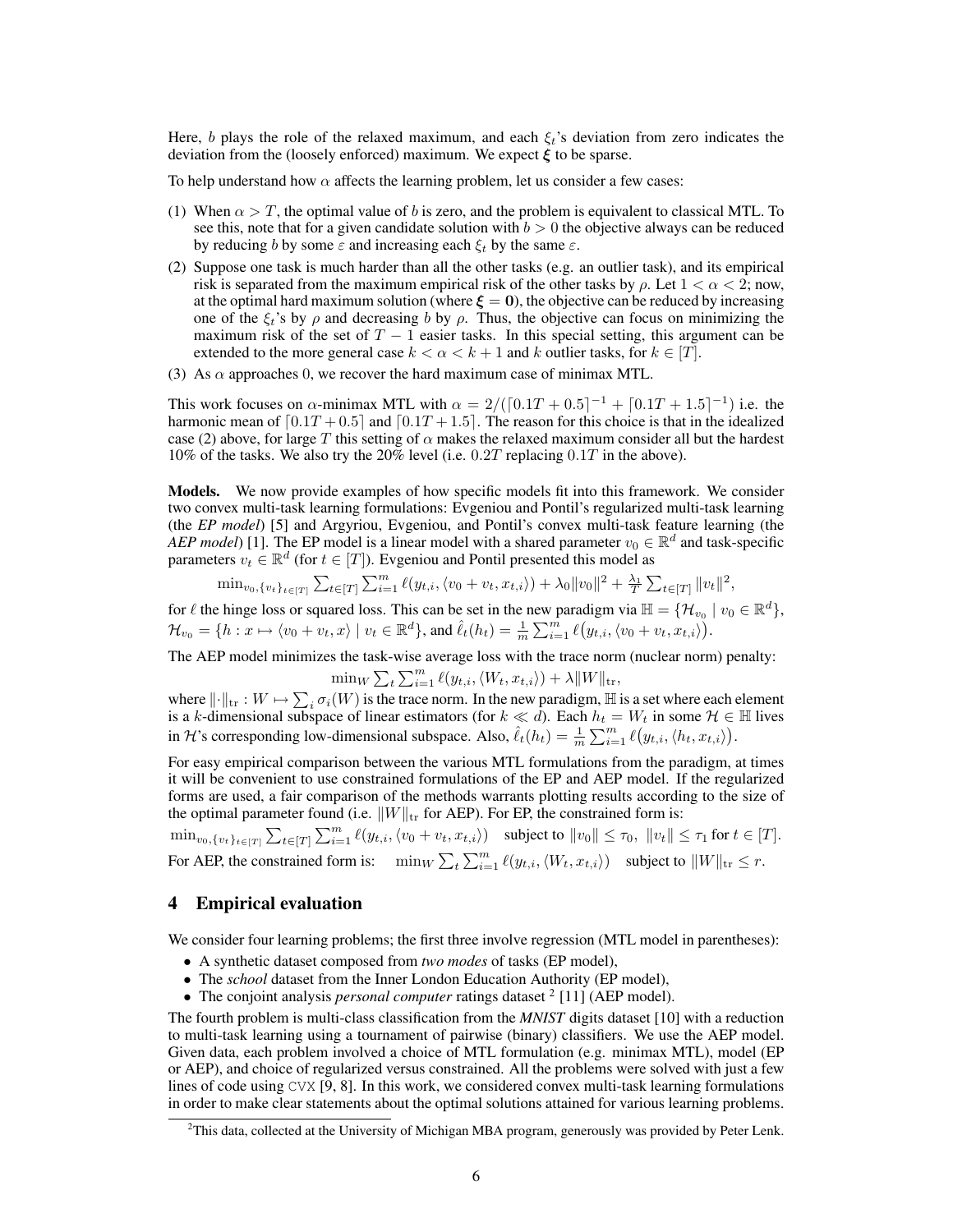

Figure 1: Max  $\ell_2$ -risk (Top two lines) and mean  $\ell_2$ -risk (Bottom two lines). At Left and Center:  $\ell_2$ -risk vs noise level, for  $\sigma_{\text{task}} = 0.1$  and  $\sigma_{\text{task}} = 0.5$  respectively. At Right:  $\ell_2$ -risk vs task variation, for  $\sigma_{\text{noise}} = 0.1$ . Dashed red is  $\ell_1$ , dashed blue is minimax. Error bars indicate one standard deviation. MTL results (not shown) were similar to LTL results (shown), with MTL-LTL relative difference below 6.8% for all points plotted.

Two modes. The two modes regression problem consists of 50 linear prediction tasks for the first type of task and 5 linear prediction tasks for the second task type. The true parameter for the first task type is a vector  $\mu$  drawn uniformly from the sphere of radius 5; the true parameter for the second task type is  $-2\mu$ . Each task is drawn from an isotropic Gaussian with mean taken from the task type and the standard deviation of all dimensions set to  $\sigma_{\text{task}}$ . Each data point for each task is drawn from a product of 10 standard normals (so  $x_{t,i} \in \mathbb{R}^{10}$ ). The targets are generated according to  $\langle W_t, x_t \rangle + \varepsilon_t$ , where the  $\varepsilon_t$ 's are iid univariate centered normals with standard deviation  $\sigma_{\text{noise}}$ . We fixed  $\tau_0$  to a large value (in this case,  $\tau_0 = 10$  is sufficient since the mean for the largest task fits into a ball of radius 10) and  $\tau_1$  to a small value ( $\tau_1 = 2$ ). We compute the average mean and maximum test error over 100 instances of the 55-task multi-task problem. Each task's training set and test set are 5 and 15 points respectively. The average maximum (mean) test error is the 100 experiment-average of the task-wise maximum (mean) of the  $\ell_2$  risks. For each LTL experiment, 55 new test tasks were drawn using the same  $\mu$  as from the training tasks.

Figure 1 shows a tradeoff: when each task group is fairly homogeneous (left and center plots), minimax is better at minimizing the maximum of the test risks while  $\ell_1$  is better at minimizing the mean of the test risks. As task homogeneity decreases (right plot), the gap in performance closes with respect to the maximum of the test risks and remains roughly the same with respect to the mean.



Figure 2: Maximum RMSE (Left) and normalized mean RMSE (Right) versus task-specific parameter bound  $\tau_1$ , for shared parameter bound  $\tau_0$  fixed. In each figure, Left section is  $\tau_0$  is 0.2 and Right section is  $\tau_0 = 0.6$ . Solid red  $\bullet$  is  $\ell_1$ , solid blue  $\bullet$  is minimax, dashed green  $\blacktriangle$  is  $(0.1T)$ -minimax, dashed black  $\nabla$  is  $(0.2T)$ minimax. The results for  $\ell_2$  MTL were visually identical to  $\ell_1$  MTL and hence were not plotted.

School. The school dataset has appeared in many previous works [7, 2, 6]. For brevity we just say the goal is to predict student test scores using certain student-level features. Each school is treated as a separate task. We report both the task-wise maximum of the root mean square error (RMSE) and the taskwise-mean of the RMSE (normalized by number of points per task, as in previous works).

The results (see Figure 2) demonstrate that when the learner has moderate shared capacity  $\tau_0$  and high task-specific capacity  $\tau_1$ , minimax MTL outperforms  $\ell_1$  MTL for the max objective; additionally, for the max objective in almost all parameter settings  $(0.1T)$ -minimax and  $(0.2T)$ -minimax MTL outperform  $\ell_1$  MTL, and they also outperform minimax MTL when the task-specific capacity  $\tau_1$  is not too large. We hypothesize that minimax MTL performs the best in the high $-\tau_1$  regime because stopping learning once the maximum of the empirical risks cannot be improved invokes early stopping and its built-in regularization properties (see e.g. [13]). Interestingly, for the normalized mean RMSE objective, both minimax relaxations are competitive with  $\ell_1$  MTL; however, when the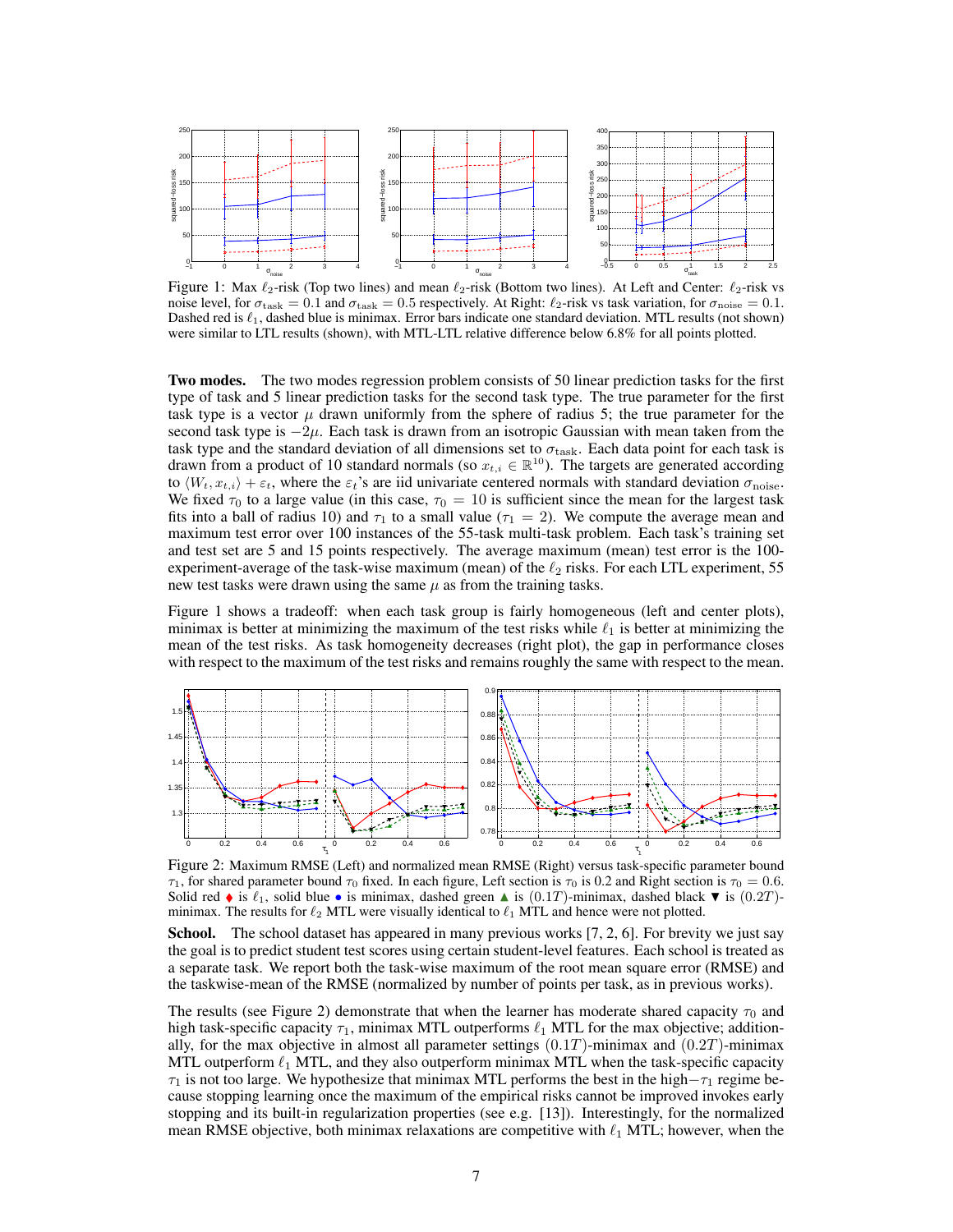shared capacity  $\tau_0$  is high (right section, right plot),  $\ell_1$  MTL performs the best. For high task-specific capacity  $\tau_1$ , minimax MTL and its relaxations again seem to resist overfitting compared to  $\ell_1$  MTL.

Personal computer. The personal computer dataset is composed of 189 human subjects each of which rated on a 0-10 scale the same 20 computers (16 training, 4 test). Each computer has 13 binary features (amount of memory, screen size, price, etc.).

The results are shown in Figure 3. In the MTL setting, for both the maximum RMSE objective and the mean RMSE objective,  $\ell_1$  MTL appears to perform the best. When the trace norm of  $W$  is high, minimax MTL displays resistance to overfitting and obtains the lowest mean RMSE. In the LTL setting for the maximum RMSE objective,  $\ell_2$ , minimax, and  $(0.1T)$ -minimax MTL all outperform  $\ell_1$  MTL. For the mean RMSE,  $\ell_1$ MTL obtains the lowest risk for almost all parameter settings.



Figure 3: MTL (Top) and LTL (Bottom). Maximum  $\ell_2$  risk (Left) and Mean  $\ell_2$  risk (Right) vs bound on  $\|W\|_{\text{tr}}$ . LTL used 10-fold cross-validation (10% of tasks left out in each fold). Solid red  $\bullet$  is  $\ell_1$ , solid blue • is minimax, dashed green  $\blacktriangle$  is  $(0.1T)$ -minimax, dashed black  $\blacktriangledown$  is  $(0.2T)$ -minimax, solid gold  $\blacksquare$  is  $\ell_2$ .

MNIST. The MNIST task is a 10-class problem; we approach it via a reduction to a tournament of 45 binary classifiers trained via the AEP model. The dimensionality was reduced to 50 using principal component analysis (computed on the full training set), and only the first 2% of each class's training points were used for training.

Intuitively, the performance of the tournament tree of binary classifiers can only be as accurate as its paths, and the accuracy of each path depends on the accuracy of the nodes. Hence, our hypothesis is that minimax MTL should outperform  $\ell_1$  MTL. The results in Figure 4 confirm our hypothesis. Minimax MTL outperforms  $\ell_1$  MTL when the capacity  $\|W\|_{tr}$  is somewhat limited, with the gap widening as the capacity decreases. Furthermore, at every capacity minimax MTL is competitive with  $\ell_1$  MTL.

#### $0.5<sub>th</sub>$ 0.45 Test multiclass zero−one loss  $0.4$ 0.35  $\overline{0}$ .  $0.25$  $0.2$ Test  $0.15$ 0.1 40 60 80 100 120 140 trace norm of W

Figure 4: Test multiclass 0-1 loss vs  $\|W\|_{\text{tr}}$ . Solid red is  $\ell_1$  MTL, solid blue is minimax, dashed green is  $(0.1T)$ -minimax, dashed black is  $(0.2T)$ -minimax. Regularized AEP used for speed and trace norm of W's computed, so samples differ per curve.

### 5 Discussion

We have established a continuum of formulations for MTL which recovers as special cases classical MTL and the newly formulated minimax MTL. In between these extreme points lies a continuum of relaxed minimax MTL formulations. More generally, we introduced a loss-compositional paradigm that operates on the vector of empirical risks, inducing the additional  $\ell_p$  MTL paradigms. The empirical evaluations indicate that  $\alpha$ -minimax MTL at either the 10% or 20% level often outperforms  $\ell_1$ MTL in terms of the maximum test risk objective and sometimes even in the mean test risk objective. All the minimax or  $\alpha$ -minimax MTL formulations exhibit a built-in safeguard against overfitting in the case of learning with a model that is very complex relative to the available data.

Although efficient algorithms may make the various new MTL learning formulations practical for large problems, a proper effort to develop fast algorithms in this setting would have detracted from the main point of this first study. A good direction for the future is to obtain efficient algorithms for minimax and  $\alpha$ -minimax MTL. In fact, such algorithms might have applications beyond MTL and even machine learning. Another area ripe for exploration is to establish more general learning bounds for minimax MTL and to extend these bounds to  $\alpha$ -minimax MTL.